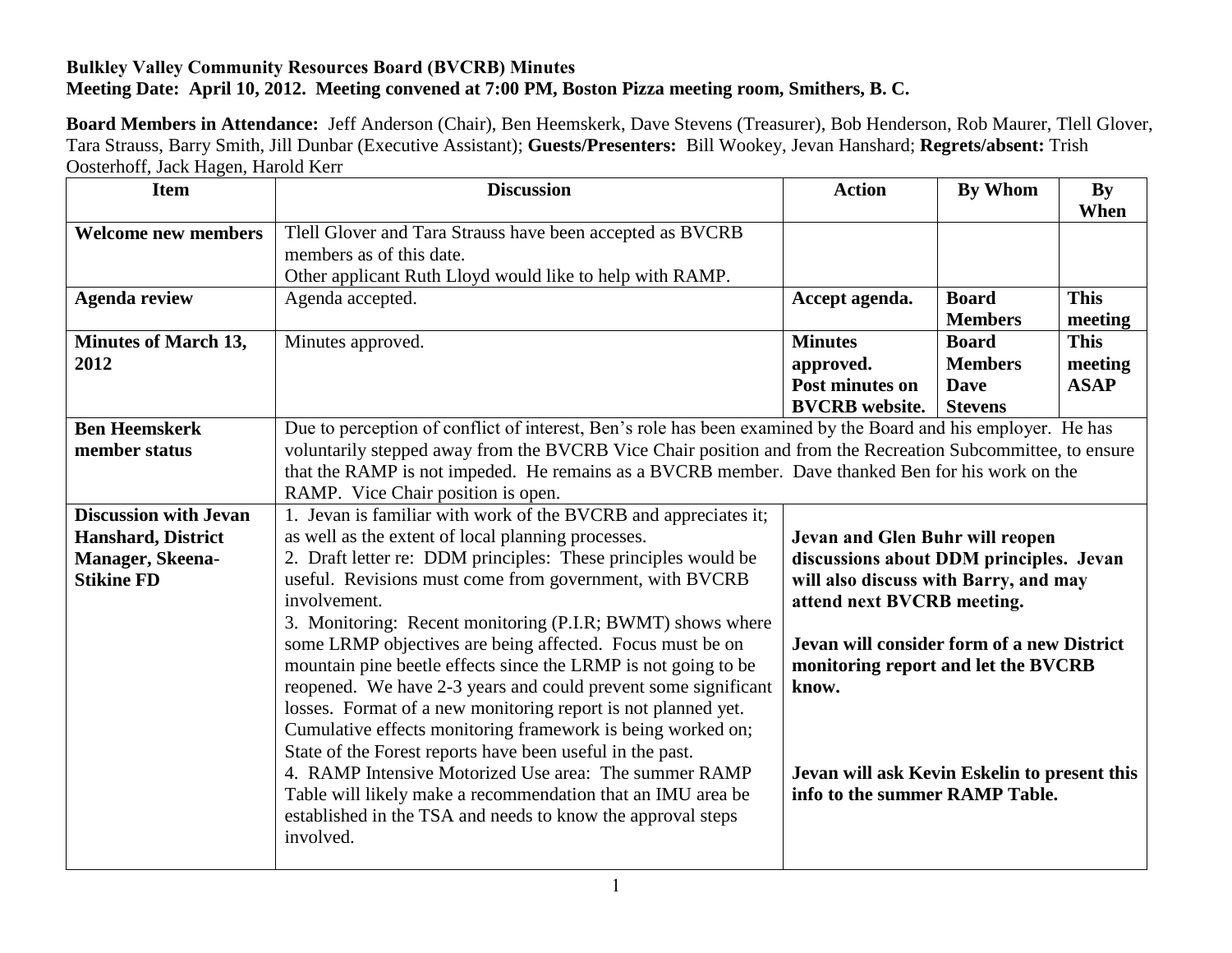| <b>Item</b>           | <b>Discussion</b>                                                    | <b>Action</b> | <b>By Whom</b> | By   |
|-----------------------|----------------------------------------------------------------------|---------------|----------------|------|
|                       |                                                                      |               |                | When |
| Subcommittee          | 1. Mining and Energy Development                                     |               |                |      |
| <b>Reports/Issues</b> | Davidson project: Rob: Water users are concerned about               |               |                |      |
| Correspondence        | remediation to be done but no meeting has been set up yet. Jeff:     |               |                |      |
|                       | Water remediation work has been done.                                |               |                |      |
|                       | Jeff: Fisheries Act is key to the Environmental Assessment           |               |                |      |
|                       | Process and is being streamlined. BVCRB needs to respond.            |               |                |      |
|                       | 2. Recreation                                                        |               |                |      |
|                       | RAMP Update: Tlell Glover: Tlell and Bob Henderson are               |               |                |      |
|                       | now co-chairing the Recreation Subcommittee. The Table has           |               |                |      |
|                       | almost finished looking at recreation sites and trails, and needs to |               |                |      |
|                       | work on the IMU area, access for people with limited mobility,       |               |                |      |
|                       | and the process for future changes to the RAMP. A process            |               |                |      |
|                       | review is upcoming. The BVRC is assisting more with the              |               |                |      |
|                       | process. The Table needs to decide how more public input will        |               |                |      |
|                       | be gathered and incorporated.                                        |               |                |      |
|                       | Bill Wookey: Community is concerned that gov't may not               |               |                |      |
|                       | implement the summer RAMP as a package.                              |               |                |      |
|                       | Barry, Bob, Ben: There is low risk of this. It doesn't have to go    |               |                |      |
|                       | gov't-to-gov't – Recreation Sites and Trails BC wants it to be a     |               |                |      |
|                       | successful trial project. RS&T BC is aware of the need to            |               |                |      |
|                       | balance recreational opportunities. Government favours               |               |                |      |
|                       | consensus-based recommendations. The BVCRB will stand                |               |                |      |
|                       | behind the RAMP. Tlell: The RAMP report will need to include         |               |                |      |
|                       | that the plan is a package to be implemented as a whole.             |               |                |      |
|                       | Huisman letter to Board: Jeff discussed their concerns with          |               |                |      |
|                       | Orvy; no further action needed.                                      |               |                |      |
|                       | RAMP communications: Website and newspaper updates are               |               |                |      |
|                       | planned. Amanda Follett is assisting. Bill: What is planned for      |               |                |      |
|                       | the cross-country trails in summer? Ben: The Table is meeting        |               |                |      |
|                       | with groups involved. Tara: More public consultation is needed.      |               |                |      |
|                       | Website would be a good avenue. Bill: One club with 200              |               |                |      |
|                       | members was denied participation at the Table. Ben: That is a        |               |                |      |
|                       | winter club and Terms of Reference outline who could be at the       |               |                |      |
|                       | Table. Jeff: There are 4 representatives of the public at large at   |               |                |      |
|                       | the Table and input can be through them.                             |               |                |      |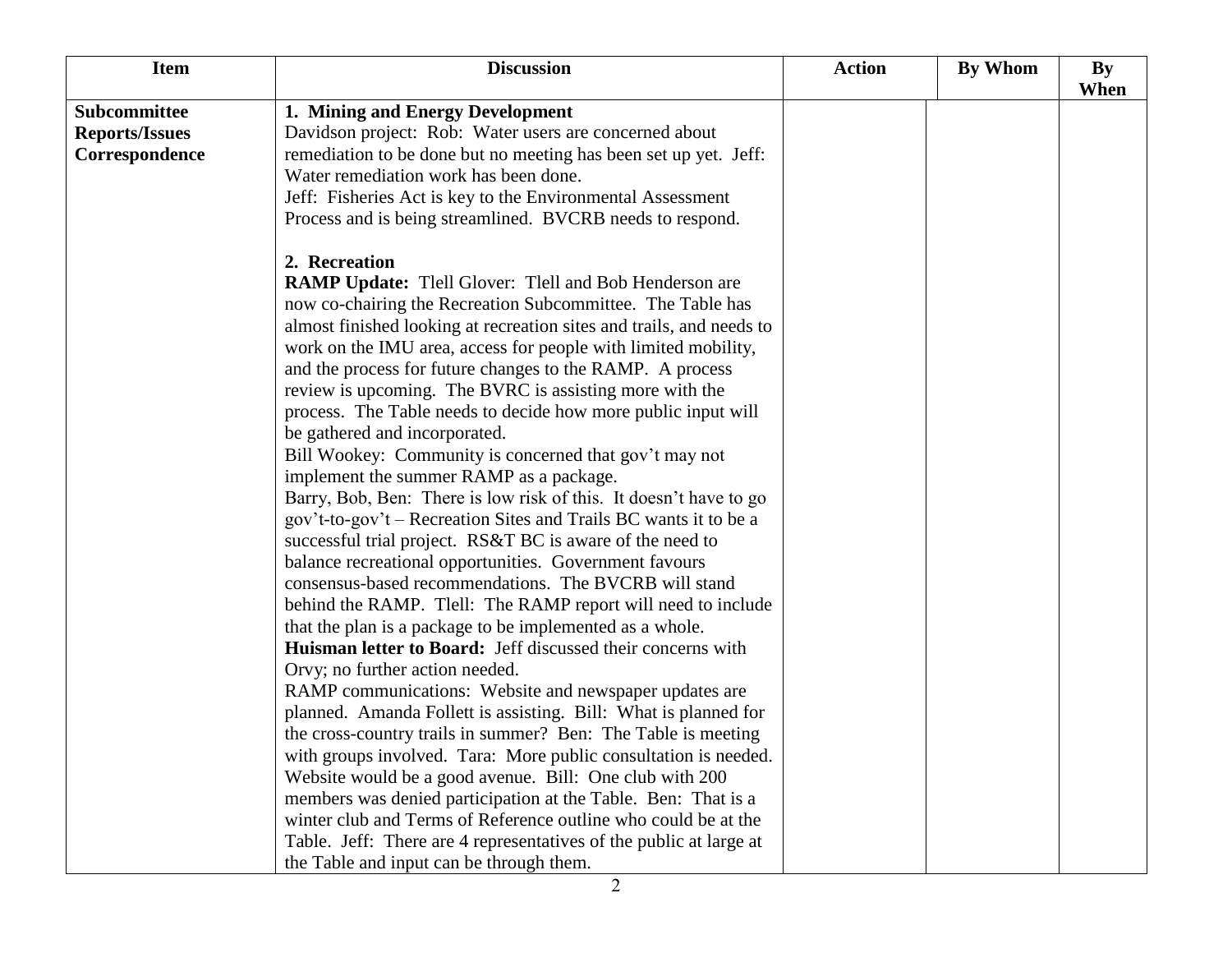| <b>Item</b>                                                    | <b>Discussion</b>                                                                                                                                                                                                                                                                                                                                                                                                                    | <b>Action</b>                                                                                 | <b>By Whom</b>                                           | <b>By</b><br>When  |
|----------------------------------------------------------------|--------------------------------------------------------------------------------------------------------------------------------------------------------------------------------------------------------------------------------------------------------------------------------------------------------------------------------------------------------------------------------------------------------------------------------------|-----------------------------------------------------------------------------------------------|----------------------------------------------------------|--------------------|
|                                                                | 3. Forestry, Range and Agriculture<br>P.I.R fieldtrip: A field trip will be arranged for summer.<br><b>Phil Burton case study:</b> The Board approves Phil's use of a<br>BVCRB case study for a publication.                                                                                                                                                                                                                         | <b>Organize field</b><br>trip.<br>Ask Phil for a<br>copy of the<br>background<br>information. | <b>Barry</b><br><b>Smith</b> ; Ben<br><b>Heemskerk</b>   |                    |
|                                                                | Dave: Kelly Giesbrecht wrote her thesis on history of the<br><b>BVCRB.</b>                                                                                                                                                                                                                                                                                                                                                           | Post thesis on<br>website.                                                                    | Jill                                                     |                    |
| <b>Subcommittee</b><br><b>Reports/Issues</b><br>Correspondence | <b>4. LWBC Referrals and Land Tenures</b><br><b>Response to Ray Chipeniuk</b><br>Dave is working on this letter in support of the Hunaker Springs<br>Watershed Initiative.                                                                                                                                                                                                                                                           | <b>Send comments</b><br>to Dave.<br><b>Contact Ray</b><br>Chipeniuk.                          | <b>Board</b><br>members<br><b>Dave</b><br><b>Stevens</b> |                    |
|                                                                | 5. Water and Fish<br><b>Skeena Watershed Authority</b><br>Jeff is hoping that Ken Rabnett or other rep will attend an<br>upcoming Board meeting.                                                                                                                                                                                                                                                                                     | <b>Invite to May</b><br>meeting                                                               | <b>Jeff</b><br>Anderson                                  | By next<br>meeting |
|                                                                | 6. Monitoring and Land Use Plans<br>New members are needed for this Subcommittee. Anyone<br>interested in joining should advise Jeff.                                                                                                                                                                                                                                                                                                |                                                                                               |                                                          |                    |
| <b>Administration</b>                                          | <b>Financial report</b><br>Dave: MOU with BVRC has been signed. Operational funding<br>is now with the BVRC. Website: Taylor Bachrach has updated.<br>Kirsteen Laing is currently posting items; this work could be<br>done by a volunteer once the backlog is caught up. Treasurer<br>needs to be involved with spending decisions.<br>New Membership status/selection<br>Dave Stevens: One vacancy remains. Selection committee is | Follow up on<br>this with                                                                     | <b>Dave Stevens</b>                                      |                    |
|                                                                | reviewing.                                                                                                                                                                                                                                                                                                                                                                                                                           | selection<br>committee.                                                                       |                                                          |                    |